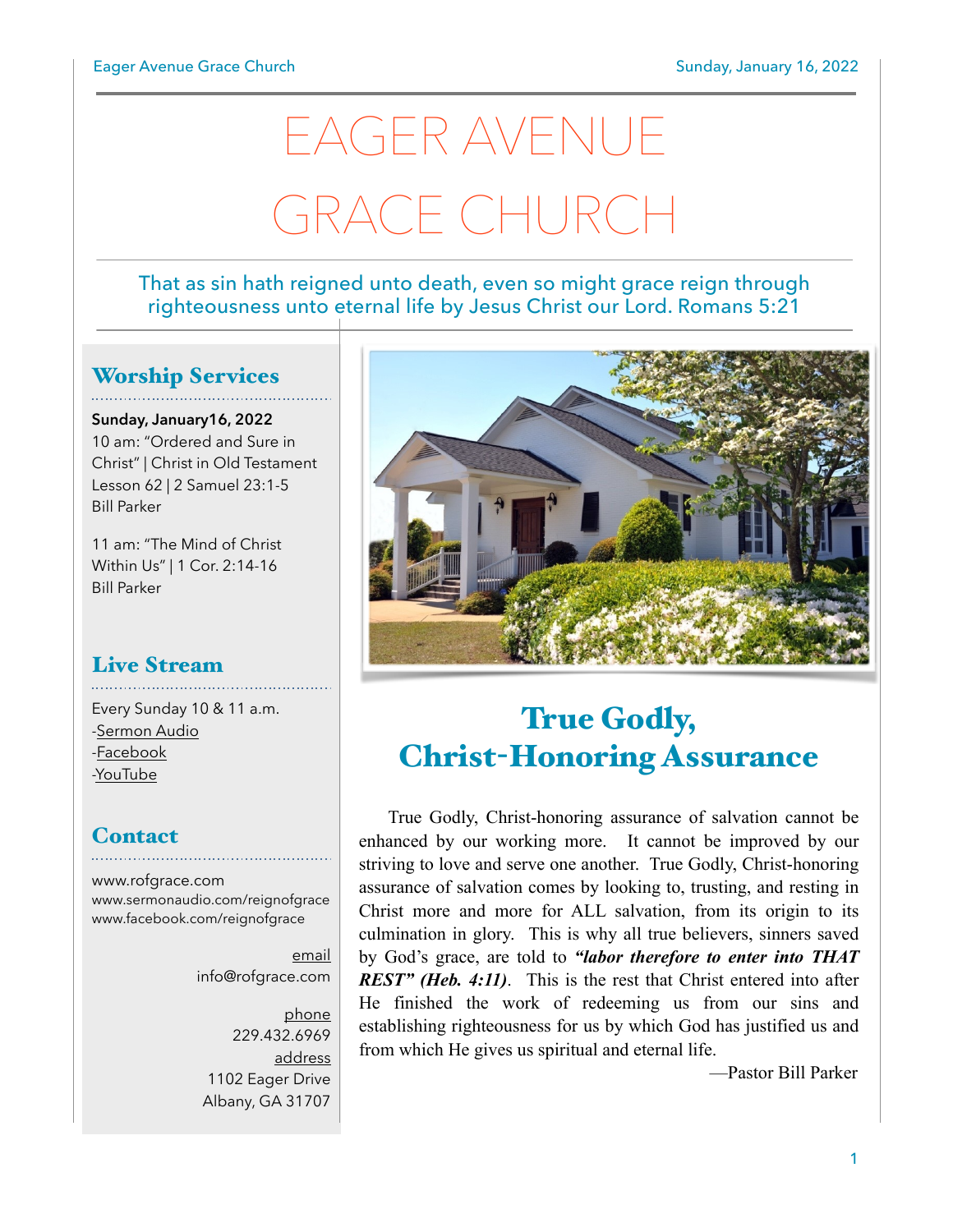## Upon This Rock

 The Lord said unto Peter, *"That thou art Peter, and UPON THIS ROCK I will build My church; and the gates of hell shall not prevail against it" (Matt. 16:18)*. So many people mistakenly think that Christ was revealing that Peter was the rock upon which He would build His church. This is not only wrong, it is blasphemy. For the church of the living God could never be built by or upon any mere man, much less a sinful man. The Lord spoke these words in response to Peter's confession – *"Thou art the Christ, the Son of the living God" (Matt. 16:16)*. Christ is both the divine Builder of the church and the divine Rock (foundation) upon which the church is built. The true church (made up of God's elect, Christ's sheep, justified and redeemed sinners, regenerated and called by the Spirit to faith in Christ) is built by Him upon the foundation of His glorious Person (God manifest in the flesh) and His finished work of redemption to save His people from their sins and accomplish for them the righteousness by which God justifies them and gives them spiritual and eternal life. —Pastor Bill Parker

## It Is Finished!

 When Christ was dying on the cross for the sins of His people, He cried out, *"It is finished" (John 19:30)*. What was finished (brought to its full and final completion and culmination)? Consider the following:

(1) The whole will of God in regard to the salvation of the elect and the ground of redemption *(Heb. 10:7)*.

(2) The whole work His Father had given Him to do in saving His people from their sins *(1 Tim. 1:15)*.

(3) The Old Covenant law and all types and ceremonies *(Heb. 10:9-14)*.

(4) The righteousness of God performed, perfected, and which is imputed to believers *(Rom. 3:19-24; Rom. 10:4; 2 Cor. 5:21)*.

 The proof of the accomplishment of all that He came to do was His resurrection from the dead *(Acts 17:31)*. Salvation and eternal life are gifts of God, not of works on our part, but through the Person and work of our substitute, the Lord Jesus Christ *(Eph. 2:8-9; 2 Cor. 5:18-21)*. As the hymn writer wrote, "Tis finished: the great transaction's done; I am my Lord's and He is mine." Nothing need be added to His finished work. As we enter another new year of life here on earth, let us each consider how that what Christ finished for us is our beginning and our foundation for eternal life —Copied

## Simplicity That is in Christ

 Brethren, do not allow anyone to corrupt your minds from the *"simplicity that is in Christ" (2 Corinthians 11:3)*. Men will get bogged down in their rational discussions and explanations trying to explain the mysteries of the inner workings of grace. They will complicate the plain teachings of God's Word and take their pet scriptures out of context to prove their positions. They will go so far as to divide brethren over matters they themselves do not fully understand. But that which brings and holds us together is the single message of Christ and Him crucified, and all who believe in and love Christ see and know, by the power of the Holy Spirit within, that they have nothing in which to glory but the cross of our Lord Jesus Christ *(Galatians 6:14)*. This is the work of Christ by His Spirit within.

—Copied